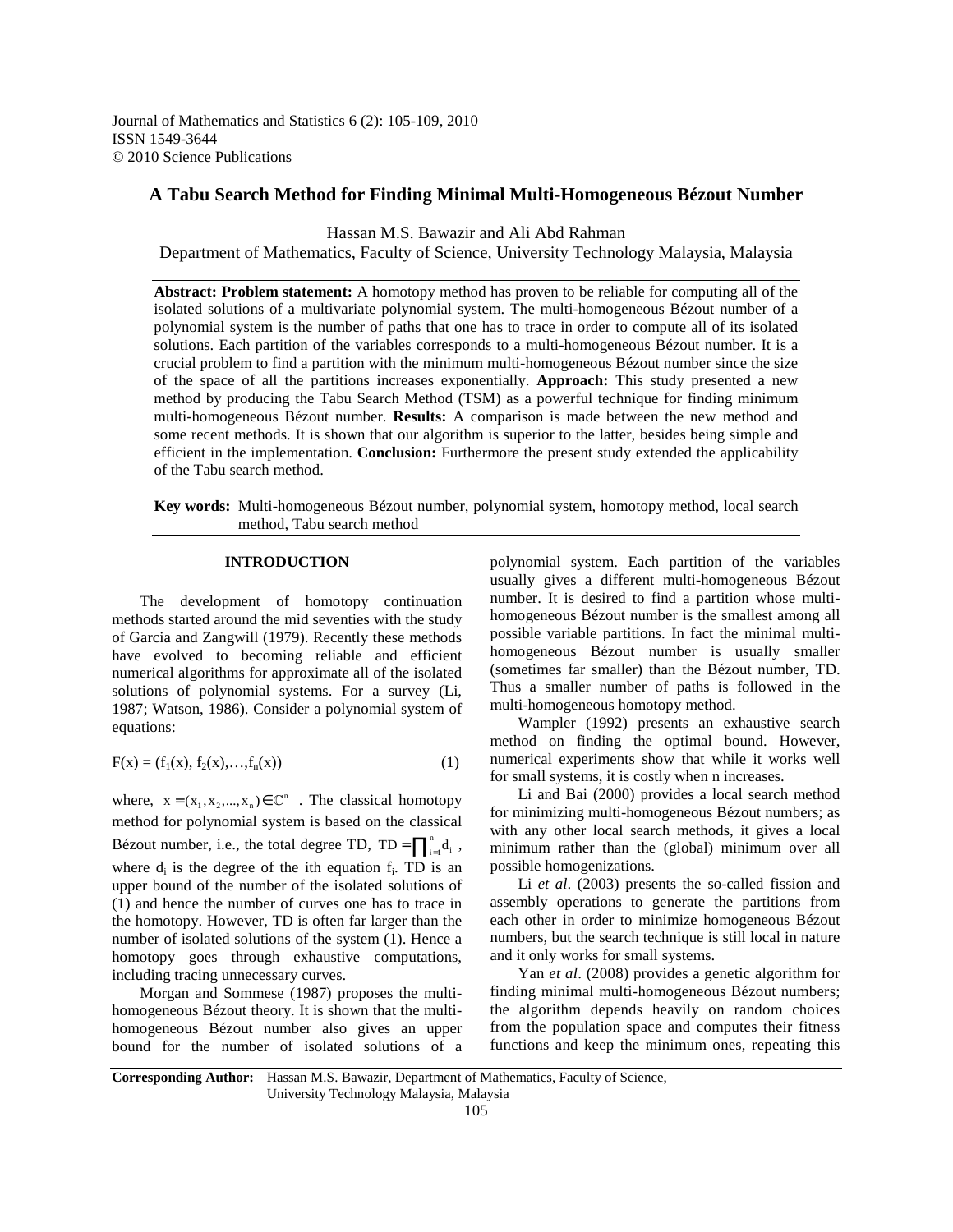choice until some stopping criterion is satisfied. This method depends on non-controlled moves in search of feasible solutions, so in sometimes it revisits a large number of candidates and sometimes it encounters an infinite cycling loop.

 The computation of minimum Bézout number is a NP-hard problem (Malajovich and Meer, 2007); consequently the topic of minimizing Bézout number is very important because it gives the number of the paths that need to be traced in a homotopy method.

 In this study we will present a heuristic technique based on the Tabu search. The Tabu search exhibits several strengths, listed as follows (Glover and Kochenberger, 2003):

- Converges near the optimal solution
- Can be considered as a controlled random walk in the space of feasible solutions
- Uses the short term memory to prevent the reversal of recent moves
- Uses the long term frequency memory to reinforce attractive components
- Uses a 'Tabu list' to prevent cycling back to previously visited solutions. Tabu list records the recent search history, a key idea that can be linked to Artificial Intelligence concepts

**The multi-homogeneous Bézout number:** Consider the multivariate polynomial system (1). Let  $Z = \{z_1, z_2, \dots, z_n\}$  $z_2,...,z_m$ } be a m-partition of the unknowns  $X = \{x_1,$  $x_2,...,x_n$ } where

$$
z_j = \{z_{j1}, z_{j2},..., z_{jk_j}\},
$$
  $j = 1, 2,..., m$ 

Define the degree matrix of the system  $F(x) = 0$  as the following:

$$
D = \begin{pmatrix} d_{11} & d_{12} & \cdots & d_{1m} \\ d_{21} & d_{22} & \cdots & d_{2m} \\ \cdot & \cdot & \cdot & \cdot \\ \cdot & \cdot & \cdot & \cdot \\ d_{n1} & d_{n2} & \cdots & d_{nm} \end{pmatrix}
$$

where,  $d_{ij}$  is the degree of polynomial  $f_i$  w.r.t. the variable  $z_j$ . The degree polynomial of F with respect to the partition Z is defined as:

$$
f_{D}(y) = \prod_{i=1}^{n} \sum_{j=1}^{m} d_{ij} y_{j}
$$

 The m-homogeneous Bézout number of F w.r.t. the partition Z equals the coefficient of  $y^k = y_1^{k_1} y_2^{k_2} \dots y_m^{k_m}$  in the degree polynomial  $f_D(y)$ , and denoted by  $B_m$ , where  $k = (k_1, k_2, \ldots, k_m)$ , with  $k_j = #(z_j)$ ,  $j = 1, 2, \ldots, m$  and  $\sum_{j=1}^{m} k_j = n$ .

 The following well-known example shows the significance of the difference between the minimal multi-homogeneous Bézout number and the classical Bézout number (Li *et al*., 2003).

**Example:** Consider the matrix eigenvalue problem:

$$
Ax = \lambda x, x = (x_1, x_2, ..., x_n) \in \mathbb{C}^n, \lambda \in \mathbb{C}.
$$

One can view it as a polynomial system of  $n + 1$ variables  $(x_1, x_2, ..., x_n, \lambda) \in \mathbb{C}^{n+1}$ :

$$
Ax = \lambda x
$$

$$
\eta^T x = 1
$$

where,  $\eta \in \mathbb{C}^n$  is a randomly chosen vector. Clearly, the classical Bézout number of this system is  $TD = 2^n$ . But we all know that this eigenvalue problem only has n solutions, counting multiplicities. Since  $2^n \gg n$ , the homotopy method will be very costly. By taking the partition  $Z = \{z_1 = X, z_2 = \{\lambda\}\}\$  we find the 2homogeneous Bézout number exactly.

 We seek to minimize Bézout number and since each partition Z of the set of unknowns X gives one number then the search space will be the space of all partitions of set of n elements. The total number of all possible partitions is denoted by B(n) and called Bell number. It is the number of all possible ways of putting n distinct balls into n identical boxes, where some of the boxes could be empty. The following recursive relationship holds for Bell numbers (Li *et al*., 2003):

$$
B(n) = \sum_{k=0}^{n-1} \left( n - 1 \right) B(k), B(0) = 1
$$

 There is an estimation of Bell number given by (Li and Bai, 2000):

$$
\left(\frac{n}{2}\right)^{\frac{n}{2}} < B(n) < n!
$$

 This means that Bell number increases exponentially as n grows. For example,  $B(4) = 15$ ,  $B(5) = 52$ ,  $B(10) =$ 115,957 and  $B(15) = 1,382,958,545$ .

 It is not necessary to compute Bézout number by expanding the degree polynomial because we need just the coefficient of one desired monomial. Wampler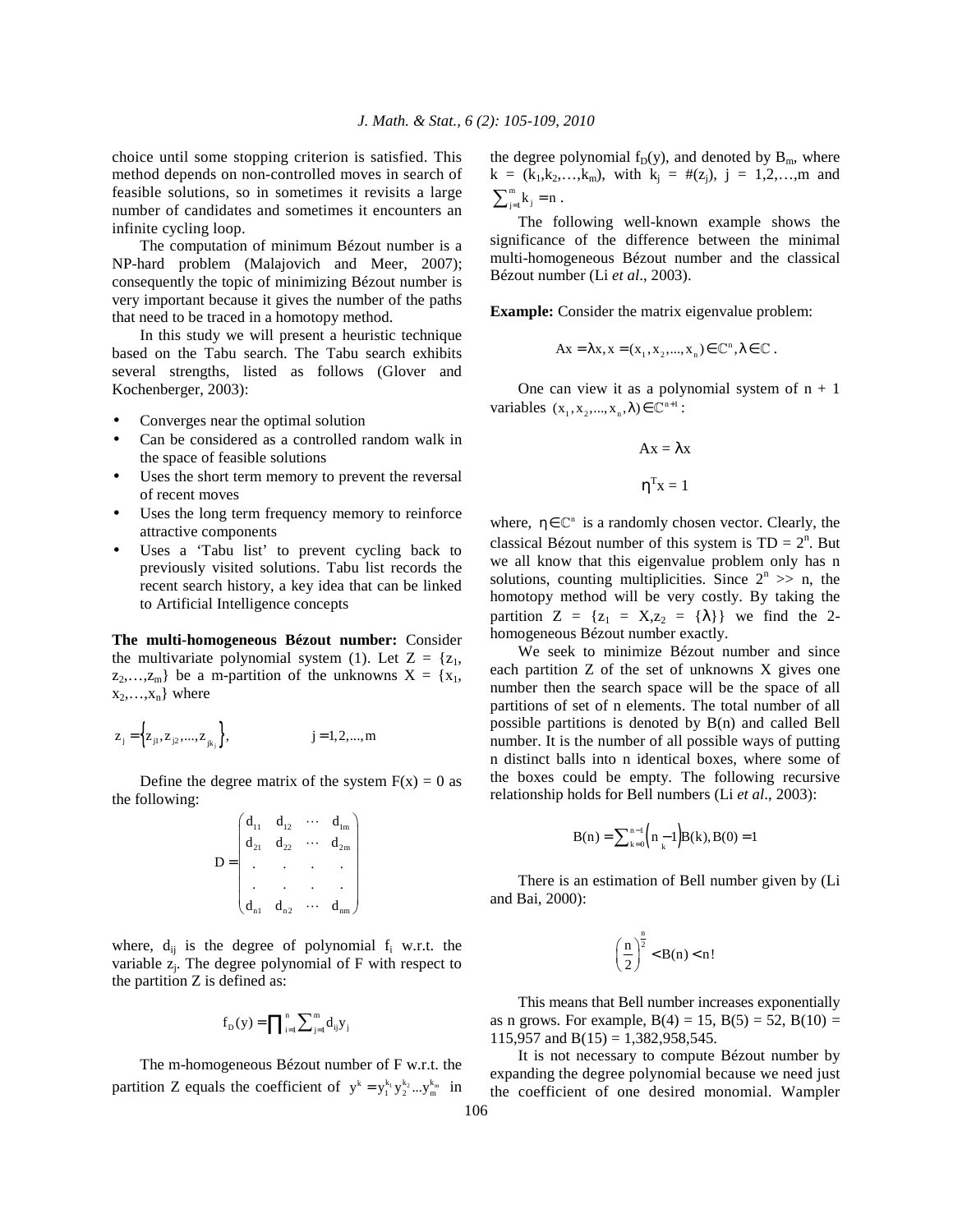(1992) gives a recursive relation for computing Bézout number by letting a partition, say mpartition Z, fixed,  $k = (k_1, k_2, \dots, k_m)$  the cardinalities of the sets in Z, D the corresponding degree matrix whose entries are  $d_{ii}$ :

$$
b(D,k,i) = \begin{cases} 1, & \text{if } i = n+1 \\ \sum_{j1,k_j \neq 0}^{m} d_{ij} \times b(D,k - e_j, i+1) & \text{otherwise} \end{cases}
$$
(2)

where,  $e_j$  is the jth row of the identity matrix of degree m and the m-homogeneous Bézout number is b (D,k,1).

## **MATERIALS AND METHODS**

 The method used by Wampler (1992) is exhaustive, in the sense that it searches over all the partitions. It only works well in small systems. The local search method of Li and Bai (2000) reduces the number of visited solutions compared to Wampler method but sometimes fails to obtain the optimal solution. The a priori cost shown in Li *et al*. (2003) shows that the assembly method reduces the number of visited solutions to  $n^3$ , i.e., in a polynomial time and the fission method reduces the number of visited solutions to  $2<sup>n</sup>$ -n i.e., much less than that of Wapler, but still exhibits an exponential growth.

 A Genetic Algorithm (GA) for minimizing multihomogeneous Bézout number presented by Yan *et al*. (2008) is heuristic I nature; this algorithm shows some attractive results compared to local search methods, but it depends heavily on non-controlled random walk through the feasible solutions which makes it costly, especially for large-scale systems.

**Tabu Search Method (TSM):** Tabu search method is a heuristic based on a good controlled random walk through attractive feasible solutions and converges near the optimal solution. TSM is well-suited for hard optimization problems.

 The crucial concept in TSM is the definition of the neighborhood of a fixed feasible solution, because each problem has its different nature. In our method let  $P =$  ${z_1, z_2,...,z_m}$  be a given feasible solution, where  $z_i \subseteq X$ ,  $z_i \cap z_j$  for  $i \neq j$  and  $\sum_{i=1}^m \#(z_i) = n$ . The neighborhood of P can be given in many ways. From a given feasible solution such P we will generate another feasible solution by one of the following: firstly, split one of  $z_i$ 's or more to one or more parts, secondly, merge two or more of z<sup>i</sup> 's into one part, thirdly, move one element or more from one set  $z_i$  to another set  $z_j$ . Each type of generation can give so many feasible solutions. The

neighborhood of P, denoted by N(P), will generally be defined as a subset of the set of all possible cases.

 In our method we will focus on a simple type of neighborhoods, as in the following definition.

**Definition 1:** Let  $P = \{z_1, z_2, \ldots, z_m\}$  be a partition of the set of the variables  $X = \{x_1, x_2, ..., x_n\}$  of the polynomial system. let  $N(P)$  be the set of all feasible solutions generated from P by splitting one  $z_i$ 's at a time into two parts, or merging two z<sub>i</sub>'s at a time into one part. We define a typical neighborhood of the partition p as N (P) which has n elements chosen randomly from  $\dot{N}(P)$ where:

$$
\dot{n} = \begin{cases} n, & \text{if } \#(\dot{N}(P)) > n \\ \#(\dot{N}(P)), & \text{otherwise} \end{cases}
$$

 In the following we establish our algorithm for minimizing multi-homogeneous Bézout number using TSM, where L the tabu list for storing partitions and  $L_B$ for storing the corresponding Bézout numbers.

**Algorithm 1:** Finding the minimum multihomogeneous Bézout number using TSM.

- **S0:** Input criterion numbers  $M, M > 0$ . Set  $i = 0, L = \emptyset$ and  $L_B = \emptyset$ . Go to step S1.
- **S1:** Choose random partition P, add P to the tabu list L, compute  $B(P)$  and add it to  $L_B$ . Go to step S2.
- **S2:** If  $B(P) \leq M$  or  $i \geq M$  declare the result: the partitions in L whose Bézout number is the minimum over all the values in  $L<sub>B</sub>$  and stop. It is considered as an approximation of the minimum Bézout number over all partitions. Otherwise let  $i := i + 1$  and go to step S3.
- **S3:** Generate  $N(P)$ , then  $N(P)$  as in Definition 1, compute  $B(N(P)) = \{(B(s) : s \in N(P)\}\)$ . Go to step S4.
- **S4:** Let  $Y = \{y \in N(P) : B(y) = min(B(N(P)))\}$ . Pick  $P \in Y$  such that  $P \notin L$ , go to step S5.
- **S5:** Let  $P := \dot{P}$ , add P to L and add  $B(P)$  to  $L_B$ . Go to step S2.

 Note that B(P) is the multi-homogeneous Bézout number of the partition p computed using (2).

 We note that choosing the neighborhood with the number of elements not more than the size of the system decreases the computation cost. From other viewpoint the randomness and the fact that optimal solution can be reached in so many ways pay off what can arise from decreasing the size of the neighborhood.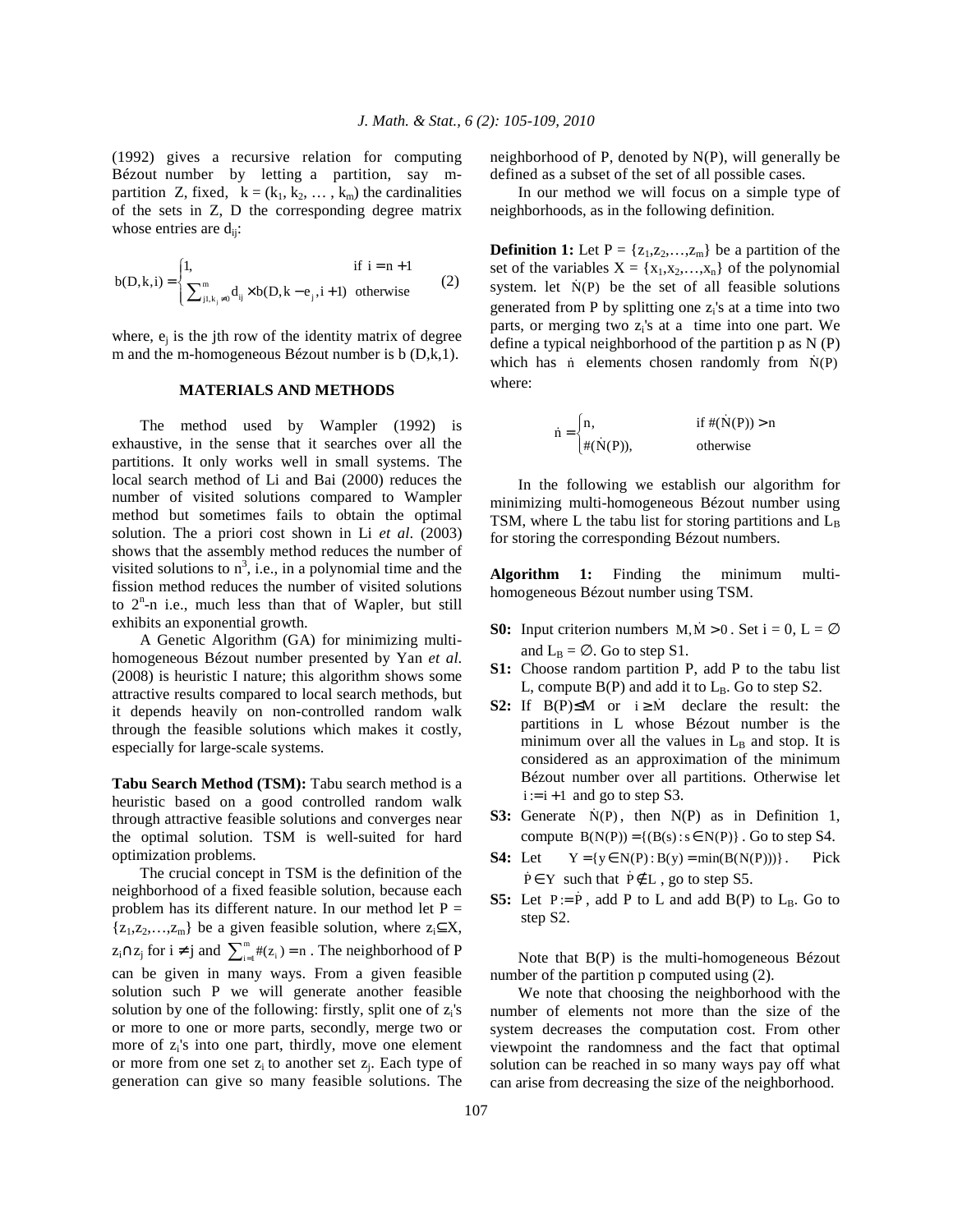Algorithm 1 generates  $#(\dot{N}(P))$  feasible solutions and computes fitness function for just random  $# (N(P))$  $#(N(P)) \leq n$  solutions in step S3; this procedure is repeated no more than n times in one loop and previous work is done M<sup>ɺ</sup> times in one run of the algorithm; so the number of evaluated solutions is  $\text{Mn}^2$  or  $\text{O}(n^2)$ , i.e., polynomial time.

## **RESULTS**

 We implement our method on twenty multivariate polynomial systems with different sizes; these systems are cited in (Li and Bai, 2000). Table 1 provides basic information about the used systems. Table 2 and 3 summarize the implementation of Local Search Method (LSM) (Li and Bai, 2000), Fission Method (FM), Assembly Method (AM) (Li *et al*., 2003), Genetic Algorithm (GA) (Yan *et al*., 2008) and Tabu Search Method (TSM) in two aspects, firstly the convergence to the global optimal solution (MB) and secondly, how many feasible solutions needed to be visited to arrive at the Optimal Solution (OS). The column of percentage shows the percentage of the number of visited solutions to the whole population. The result is the average of 10 times run of the program. Some symbols used are listed below:

- TD = Total degree (classical Bézout number)
- MB = Minimum Bézout number
- $nP = The number of all partitions$
- $vP =$  The number of visited solutions (partitions)
- $OS = The optimal solution (global or local)$
- $#$  = The number of the system as cited by (Li and Bai, 2000)
- $*$  = The solution is not global

Table 2: Numerical results (1)

# **DISCUSSION**

 On the one hand, the result in Table 2 shows that LSM, FM and AM may fail to reach the global solution; moreover, each of these approximates a solution through visiting so many feasible solutions. On the other hand, the result in Table 3 shows that GA achieves the optimal solution by visiting a less number of feasible solutions comparing to LSM, FM, and AM. However GA is still inefficient since it goes through exhaustive searching in the space of feasible solutions whereas TSM achieves the optimal solution through a considerably shorter path of the solutions as shown in Table 3.

Table 1: Basic information of the used systems in TSM

| Sr. No.<br>n   |                | TD      | MB      | NP             |  |
|----------------|----------------|---------|---------|----------------|--|
| $\mathbf{1}$   | $\overline{2}$ | 16      | 10      | $\overline{2}$ |  |
| 2              | 4              | 625     | 384     | 15             |  |
| 3              | $\overline{4}$ | 256     | 96      | 15             |  |
| $\overline{4}$ | $\overline{4}$ | 144     | 62      | 15             |  |
| 5              | 4              | 900     | 450     | 15             |  |
| 6              | 5              | 16      | 16      | 52             |  |
| 7              | 6              | 8       | 8       | 203            |  |
| 8              | 8              | 5764801 | 645120  | 4140           |  |
| 9              | 8              | 128     | 16      | 4140           |  |
| 10             | 6              | 64      | 20      | 203            |  |
| 11             | 11             | 2048    | 320     | 678570         |  |
| 12             | 8              | 576     | 193     | 4140           |  |
| 13             | 7              | 4608    | 1361    | 877            |  |
| 14             | 10             | 3628800 | 3628800 | 115975         |  |
| 15             | 9              | 362880  | 362880  | 21147          |  |
| 16             | 6              | 1024    | 216     | 203            |  |
| 17             | 5              | 108     | 56      | 52             |  |
| 18             | 4              | 1344    | 368     | 15             |  |
| 19             | 10             | 64      | 56      | 115975         |  |
| 20             | 8              | 256     | 160     | 4140           |  |

|         | <b>LSM</b>     |      |       | <b>FM</b> |      |              | AM            |           |               |         |
|---------|----------------|------|-------|-----------|------|--------------|---------------|-----------|---------------|---------|
| Sr. No. | n              | VP   | $\%$  | OS.       | VP   | $\%$         | <sub>OS</sub> | <b>VP</b> | $\frac{0}{0}$ | OS.     |
|         | $\overline{2}$ |      | 50.00 | 10        |      | 50.00        | 10            |           | 50.00         | 10      |
| 2       |                | 12   | 80.00 | 384       | 41   | 73.00        | 384           | 11        | 73.00         | 384     |
| 3       |                | 12   | 80.00 | 96        | 11   | 73.00        | 96            | 11        | 73.00         | 96      |
| 4       | 4              | 11   | 73.00 | 62        | 11   | 73.00        | 62            | 11        | 73.00         | 62      |
| 5       | 4              | 13   | 87.00 | 450       | 12   | 80.00        | 450           | 11        | 73.00         | 450     |
| 6       | 5              | 30   | 58.00 | 16        | 24   | 46.00        | 16            | 21        | 40.00         | 16      |
|         | 6              | 72   | 35.00 | 8         | 58   | 29.00        | 8             | 36        | 18.00         | 8       |
| 8       | 8              | 260  | 6.28  | 645120    | 161  | 3.89         | 645120        | 85        | 2.05          | 645120  |
| 9       | 8              | 283  | 6.84  | 16        | 160  | 3.86         | 16            | 50        | 1.21          | 16      |
| 10      | 6              | 70   | 34.00 | 20        | 46   | 23.00        | 20            | 36        | 18.00         | 20      |
| 11      | 11             | 2617 | 0.39  | 576*      | 1145 | 0.17         | 320           | 221       | 0.03          | 320     |
| 12      | 8              | 191  | 4.61  | 193       | 170  | 4.11         | 193           | 85        | 2.05          | 193     |
| 13      | 7              | 130  | 15.00 | 1361      | 101  | 12.00        | 1361          | 57        | 7.00          | 1361    |
| 14      | 10             | 6147 | 5.30  | 3628800   | 615  | 0.53         | 362880        | 166       | 0.14          | 3628800 |
| 15      | 9              | 934  | 4.42  | 362880    | 320  | 1.51         | 362880        | 121       | 0.57          | 362880  |
| 16      | 6              | 103  | 51.00 | $344*$    | 46   | 23.00        | 216           | 36        | 18.00         | 216     |
| 17      | 5              | 27   | 52.00 | 56        | 27   | 52.00        | 56            | 21        | 40.00         | 56      |
| 18      | 4              | 12   | 80.00 | 368       | 12   | 80.00        | 368           | 11        | 73.00         | 368     |
| 19      | 10             | 1752 | 1.51  | $64*$     | 946  | 0.82         | 44            | 166       | 0.14          | 48*     |
| 20      | 8              | 278  | 7.00  | 160       |      | Error report |               |           | Error report  |         |